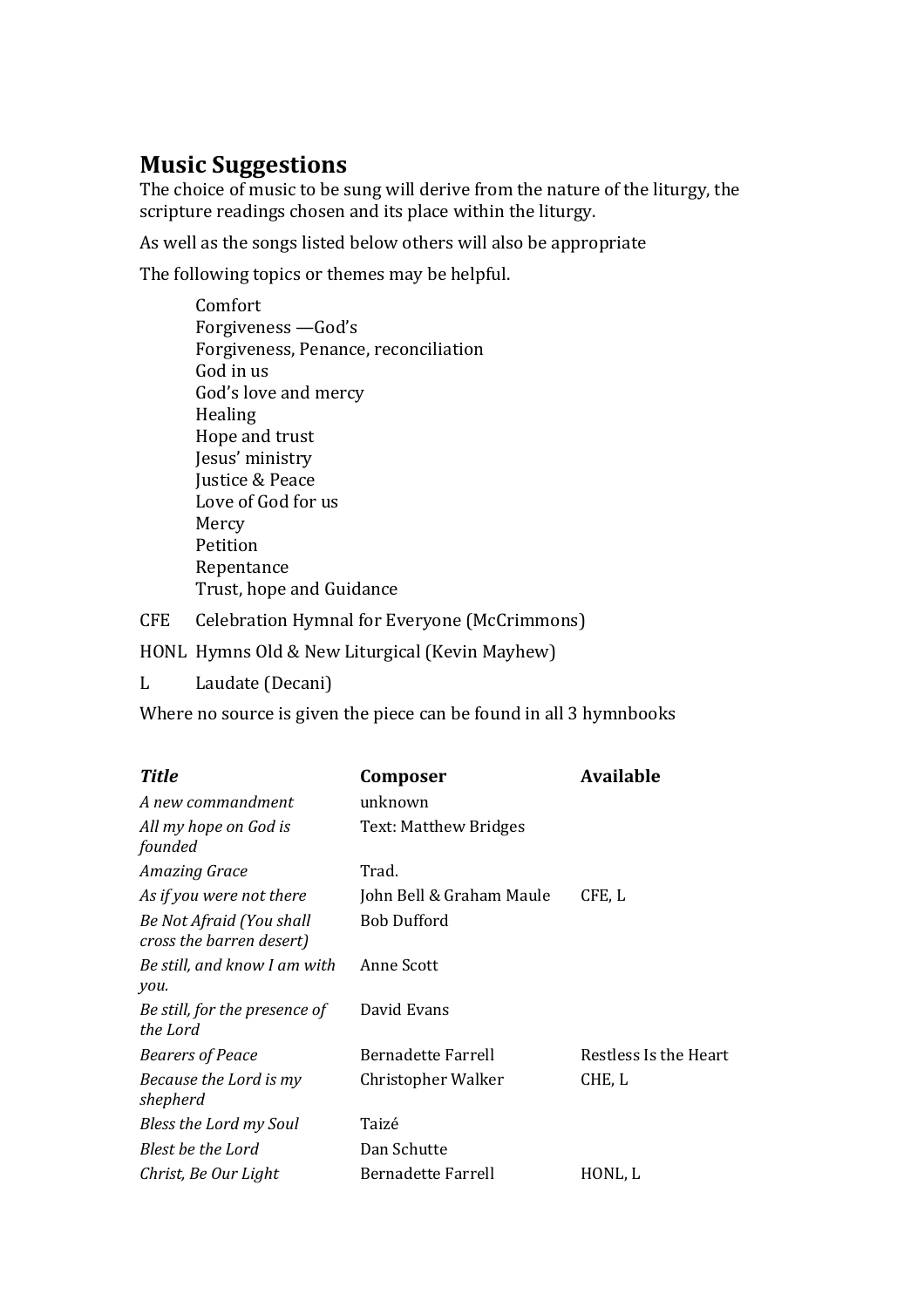| Come and be light for our<br>eyes        | David Haas                    | CHE, HONL                                     |
|------------------------------------------|-------------------------------|-----------------------------------------------|
| Come back to me                          | <b>Gregory Norbert</b>        |                                               |
| Come to set us free                      | <b>Bernadette Farrell</b>     | CHE, L                                        |
| Dear Lord and Father                     | Text J Greenleaf Whittier     |                                               |
| Do Not Be Afraid                         | Gerald Markland               |                                               |
| Dona Nobis Pacem                         | Taizé                         |                                               |
| Don't be afraid, my love is<br>stronger  | John Bell                     | Come All You People                           |
| For the Healing of the<br><b>Nations</b> | <b>Text Fred Kaan</b>         |                                               |
| God Has Chosen Me                        | <b>Bernadette Farrell</b>     | CHE, L                                        |
| God, Beyond All Names                    | <b>Bernadette Farrell</b>     | CHE, L                                        |
| In the Land There Is a<br>Hunger         | Michael Lynch                 | CHE, L                                        |
| Isaiah 49 (I will never forget<br>you)   | Carey Landry                  |                                               |
| Jesus Christ is waiting                  | John Bell and Graham<br>Maule |                                               |
| Kindle a flame                           | John Bell 7 Graham Maule      | CFE, HONL                                     |
| Lead kindly light                        | Text: John Henry Newman       |                                               |
| Like a Child Rests                       | Christopher Walker            | L                                             |
| Lord, You Give the Great<br>Commission   | Text: Jeffrey Rowthorn        |                                               |
| My soul is longing for your<br>peace     | <b>Lucien Deiss</b>           |                                               |
| O God, Our Help in Ages Past             | Text: Isaac Watts             |                                               |
| On Eagle's Wings                         | Michael Joncas                |                                               |
| Restless Is the Heart                    | <b>Bernadette Farrell</b>     | Search for the Lord;<br>Restless is the Heart |
| Shepherd me, O God                       | Marty Haugen                  | L                                             |
| Take this moment                         | John Bell & Graham Maule      | CFE, L                                        |
| The Cry of the Poor                      | John Foley                    | CFE, L                                        |
| The Lord Is My Light                     | Taizé                         | <b>HONL</b>                                   |
| There Is a Longing                       | Anne Quigley                  | L                                             |
| Thou (God) whose almighty<br>Word        | Text: J Marriott              |                                               |
| Turn to Me                               | John Foley                    |                                               |
| Ubi Caritas                              | Taizé (etc)                   | HONL, L                                       |
| Unless a grain of wheat shall<br>fall    | <b>Bernadette Farrell</b>     |                                               |
| Walk with me, O my Lord                  | <b>Estelle White</b>          |                                               |
| We cannot measure how<br>you heal        | John Bell & Graham Maule      |                                               |
| We Live Not for Ourselves                | Floris van der Putt           | Turn your heart to me                         |
| We Will Rise Again                       | David Haas                    | Lead me, O Lord                               |